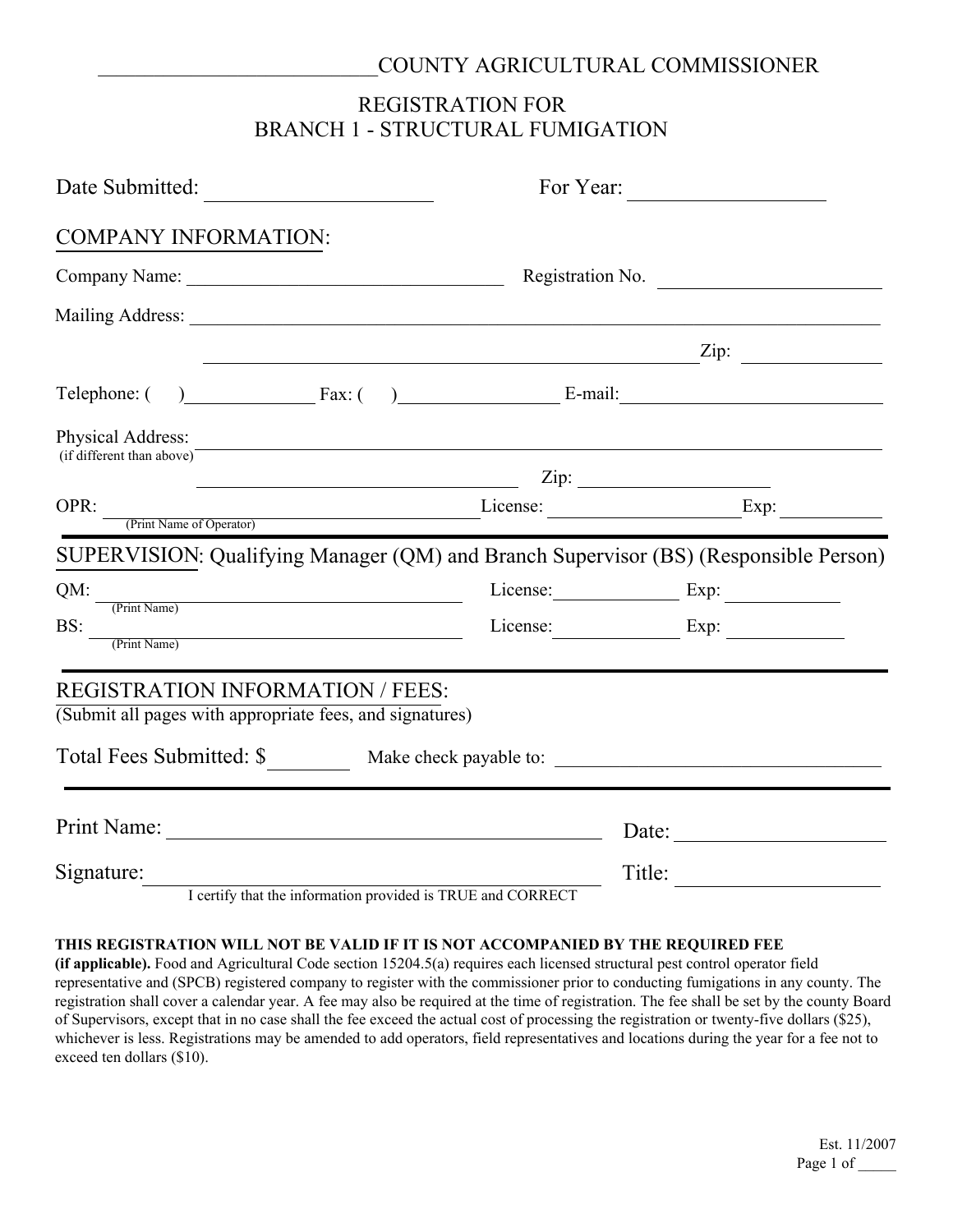# \_\_\_\_\_\_\_\_\_\_\_\_\_\_\_\_\_\_\_\_\_\_\_\_\_\_\_\_\_\_COUNTY AGRICULTURAL COMMISSIONER

## REGISTRATION FOR BRANCH 1 - STRUCTURAL FUMIGATION

# **ADDITIONAL BRANCH LOCATIONS**

|                          |  | 1) BRANCH OFFICE (list all) performing work in the County:                                                                                                                                                                                                                                                                                                                                                           |  |                                                         |  |  |
|--------------------------|--|----------------------------------------------------------------------------------------------------------------------------------------------------------------------------------------------------------------------------------------------------------------------------------------------------------------------------------------------------------------------------------------------------------------------|--|---------------------------------------------------------|--|--|
|                          |  | Branch Address: Registration No.                                                                                                                                                                                                                                                                                                                                                                                     |  |                                                         |  |  |
|                          |  |                                                                                                                                                                                                                                                                                                                                                                                                                      |  | $\mathsf{Zip:}\qquad \qquad \overbrace{\qquad \qquad }$ |  |  |
|                          |  |                                                                                                                                                                                                                                                                                                                                                                                                                      |  |                                                         |  |  |
|                          |  | SUPERVISION: Qualifying Manager (QM) and Branch Supervisor (BS) (Responsible Person)                                                                                                                                                                                                                                                                                                                                 |  |                                                         |  |  |
|                          |  | $QM:$ $\frac{QM:}{(Print Name)}$ License: Exp: Exp:                                                                                                                                                                                                                                                                                                                                                                  |  |                                                         |  |  |
| $\overline{\text{BS}}$ : |  |                                                                                                                                                                                                                                                                                                                                                                                                                      |  |                                                         |  |  |
| 2) BRANCH OFFICE:        |  |                                                                                                                                                                                                                                                                                                                                                                                                                      |  |                                                         |  |  |
|                          |  |                                                                                                                                                                                                                                                                                                                                                                                                                      |  | Registration No.                                        |  |  |
|                          |  | <u> 1990 - Johann John Stone, mars eta erromaniar eta erromania eta erromania eta erromania eta erromania eta err</u>                                                                                                                                                                                                                                                                                                |  | $\mathsf{Zip}$                                          |  |  |
|                          |  | SUPERVISION: Qualifying Manager (QM) and Branch Supervisor (BS) (Responsible Person)                                                                                                                                                                                                                                                                                                                                 |  |                                                         |  |  |
|                          |  |                                                                                                                                                                                                                                                                                                                                                                                                                      |  |                                                         |  |  |
|                          |  | QM: The Unit Name) License: Exp: Exp:                                                                                                                                                                                                                                                                                                                                                                                |  |                                                         |  |  |
| BS:<br>(Print Name)      |  | $\frac{1}{\sqrt{1-\frac{1}{2}}\sqrt{1-\frac{1}{2}}\sqrt{1-\frac{1}{2}}\sqrt{1-\frac{1}{2}}\sqrt{1-\frac{1}{2}}\sqrt{1-\frac{1}{2}}\sqrt{1-\frac{1}{2}}\sqrt{1-\frac{1}{2}}\sqrt{1-\frac{1}{2}}\sqrt{1-\frac{1}{2}}\sqrt{1-\frac{1}{2}}\sqrt{1-\frac{1}{2}}\sqrt{1-\frac{1}{2}}\sqrt{1-\frac{1}{2}}\sqrt{1-\frac{1}{2}}\sqrt{1-\frac{1}{2}}\sqrt{1-\frac{1}{2}}\sqrt{1-\frac{1}{2}}\sqrt{1-\frac{1}{2}}\sqrt{1-\frac$ |  |                                                         |  |  |
| 3) BRANCH OFFICE:        |  |                                                                                                                                                                                                                                                                                                                                                                                                                      |  |                                                         |  |  |
| <b>Branch Address:</b>   |  |                                                                                                                                                                                                                                                                                                                                                                                                                      |  | Registration No.                                        |  |  |
|                          |  | <u> 1989 - Johann John Stone, markin film yn y brenin y brenin y brenin y brenin y brenin y brenin y brenin y br</u>                                                                                                                                                                                                                                                                                                 |  | $\mathsf{Zip} \xrightarrow{\qquad \qquad }$             |  |  |
| Telephone: (             |  | $\text{Fax:}$ ( )                                                                                                                                                                                                                                                                                                                                                                                                    |  |                                                         |  |  |
|                          |  | SUPERVISION: Qualifying Manager (QM) and Branch Supervisor (BS) (Responsible Person)                                                                                                                                                                                                                                                                                                                                 |  |                                                         |  |  |
| QM:<br>(Print Name)      |  | <u> 1980 - Johann Barbara, martxa alemaniar arg</u>                                                                                                                                                                                                                                                                                                                                                                  |  | License: Exp:                                           |  |  |
| BS:<br>(Print Name)      |  |                                                                                                                                                                                                                                                                                                                                                                                                                      |  | License: <u>Exp:</u>                                    |  |  |